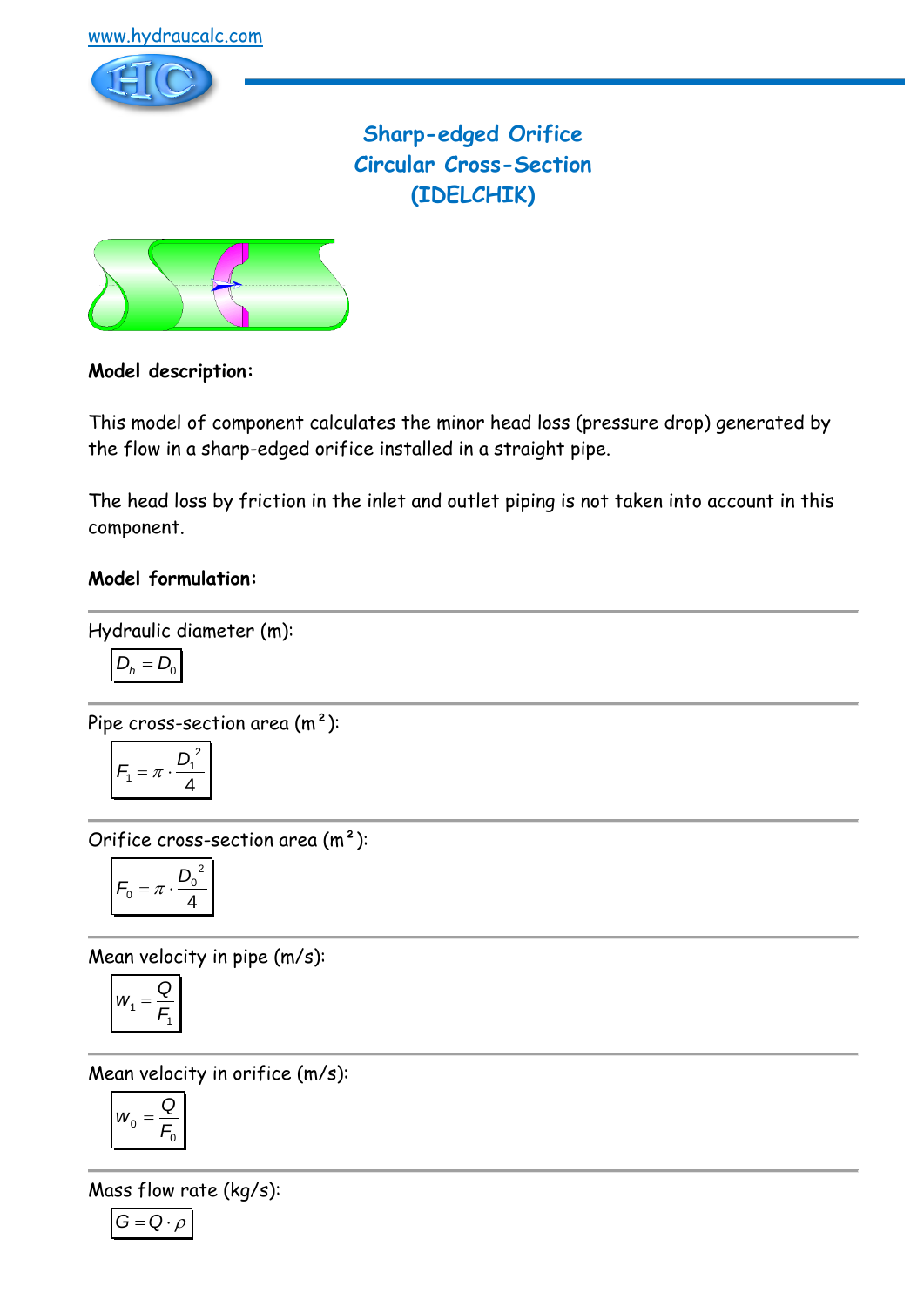Reynolds number in pipe:

$$
\mathsf{Re}_1 = \frac{w_1 \cdot D_1}{v}
$$

Reynolds number in orifice:

$$
\boxed{\mathsf{Re}_0 = \frac{w_0 \cdot D_0}{v}}
$$

Pressure loss coefficient (based on the mean pipe velocity):

 $Re_0 \ge 10^5$  $\left[\left(\frac{F_0}{1-\frac{F_0}{1+\frac{0}{0.707}}\cdot\left(1-\frac{F_0}{1-\frac{0}{0.375}}\right)^2\cdot\left(\frac{F_1}{1-\frac{0}{0.75}}\right)^2}\right]\right]$  $\left(1-\frac{F_0}{F_1}\right) + 0.707 \cdot \left(1-\frac{F_0}{F_1}\right)^{0.375}\Big]^2 \cdot \left(\frac{F_1}{F_1}\right)^{0.375}$  $= \left[ \left( 1 - \frac{F_0}{F_1} \right) + 0.707 \cdot \left( 1 - \frac{F_0}{F_1} \right)^{0.375} \right]^2 \cdot \left( \frac{F_1}{F_0} \right)^2$  $\left[\frac{1}{2}\right]$  + 0.707  $\cdot\left(1-\frac{F_0}{2}\right)^{0.375}$  $\left[\frac{2}{1}\right]^2$  $\left(\frac{F_0}{F_1}\right)$  + 0.707  $\cdot \left(1 - \frac{F_0}{F_1}\right)^{0.375}$   $\left(\frac{F_0}{F_1}\right)$  $\left[\frac{1}{2}\right]$  + 0.707  $\cdot\left(1-\frac{r_0}{F_1}\right)$   $\cdot\left(\frac{r_1}{F_0}\right)$  $\zeta_1$ ([1] diagram 4.14) **Sharp-edged orifice Pressure loss coefficient IDELCHIK - Diagram 4-14 (Re0 >= 100000)** 100000 10000 1000  $10<sup>1</sup>$ Zeta1 10  $\mathbf{0}$  $0.01 \overline{+}$  $0.7$  $0.9$  $0.0$  $0.1$  $0.2$  $0.3$  $0.4$  $0.5$  $0.6$  $0.8$  $1.0$  $FO/F1$ 

 $Re_0 \leq 10^5$ 

Quadratic pressure loss coefficient:  
\n
$$
\zeta_{1quad} = \left[ \left( 1 - \frac{F_0}{F_1} \right) + 0.707 \cdot \left( 1 - \frac{F_0}{F_1} \right)^{0.375} \right]^2 \cdot \left( \frac{F_1}{F_0} \right)^2
$$

([1] diagram 4.14)

Velocity factor:

$$
\mathcal{L}_{\varphi} = f\left(\text{Re}_0, \frac{F_0}{F_1}\right)
$$

([1] diagram 4.19)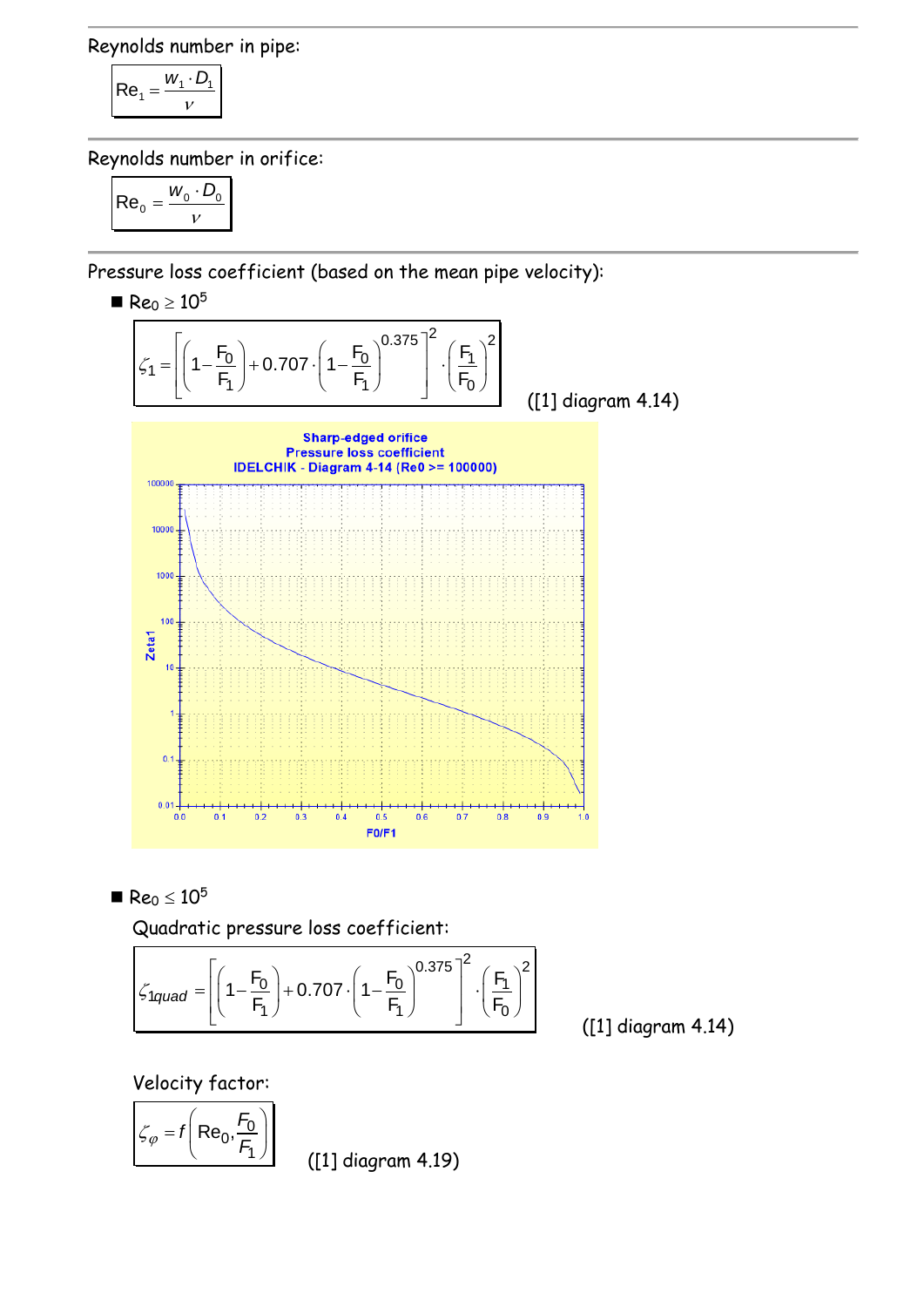





Pressure loss coefficient (based on the mean pipe velocity):

• 
$$
30 < Re_0 < 10^5
$$
  

$$
\zeta_1 = \zeta_{\varphi} \cdot \left(\frac{F_1}{F_0}\right)^2 + \overline{\varepsilon}_{0} Re \cdot \zeta_{1} \qquad \qquad
$$

([1] diagram 4.19)

$$
\bullet\ \ 10< Re_0\leq 30
$$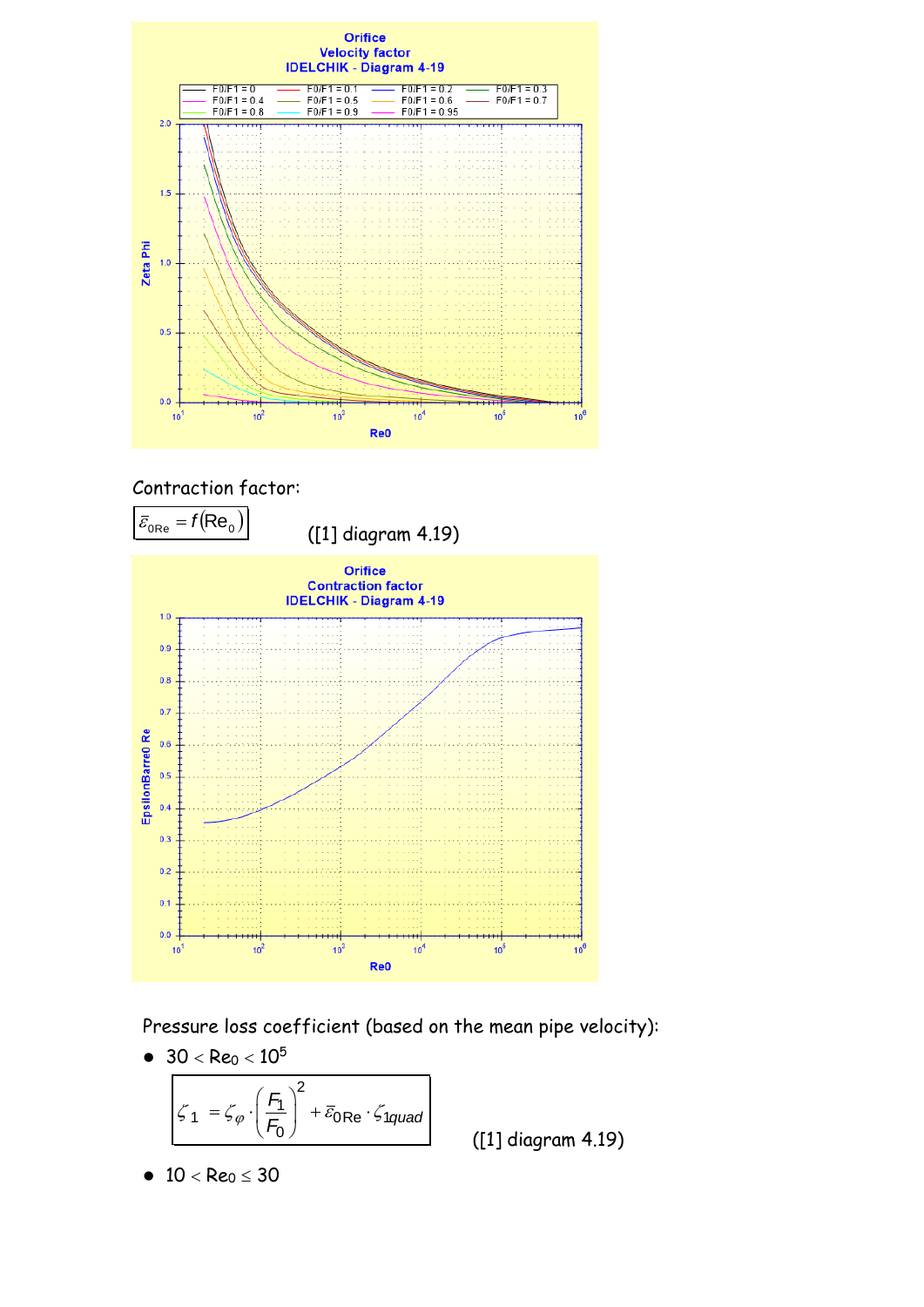

Total pressure loss (Pa):

$$
\Delta P = \zeta_1 \cdot \frac{\rho \cdot w_1^2}{2}
$$

Total head loss of fluid (m):

$$
\Delta H = \zeta_1 \cdot \frac{w_1^2}{2 \cdot g}
$$

Hydraulic power loss (W):

 $Wh = \Delta P \cdot Q$ 

# **Symbols, Definitions, SI Units:**

- D<sup>h</sup> Hydraulic diameter (m)
- D<sub>1</sub> Pipe internal diameter (m)
- $F_1$  Pipe cross-sectional area  $(m^2)$
- D<sup>0</sup> Orifice diameter (m)
- $F_0$  Orifice cross-sectional area  $(m^2)$
- $Q$  Volume flow rate  $(m^3/s)$
- G Mass flow rate (kg/s)
- $w_1$  Mean velocity in pipe  $(m/s)$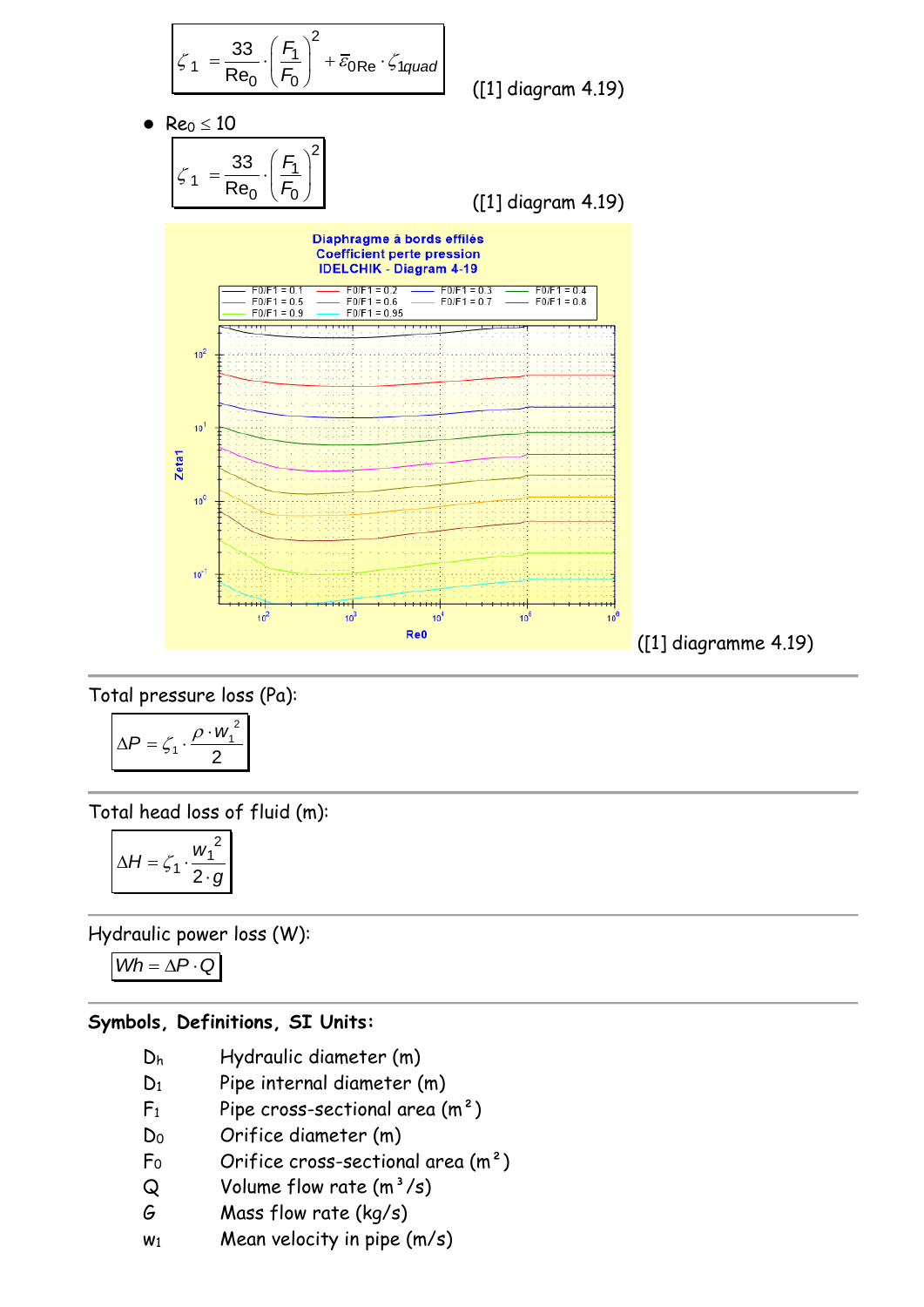| <b>W</b> o                | Mean velocity in orifice (m/s)                                  |
|---------------------------|-----------------------------------------------------------------|
|                           | Orifice thickness (m)                                           |
| Re <sub>1</sub>           | Reynolds number in pipe ()                                      |
| Reo                       | Reynolds number in orifice ()                                   |
| $\zeta$ <sub>1</sub> quad | Quadratic pressure loss coefficient determined as $Re = 105$ () |
| $\zeta_{\varphi}$         | Velocity factor ()                                              |
| $\epsilon_0$ Re           | Contraction factor ()                                           |
| $\zeta_1$                 | Pressure loss coefficient (based on the mean pipe velocity) ()  |
| $\Delta P$                | Total pressure loss (Pa)                                        |
| ΔH                        | Total head loss of fluid (m)                                    |
| Wh                        | Hydraulic power loss (W)                                        |
|                           |                                                                 |
| $\rho$                    | Fluid density $(kq/m^3)$                                        |
| ν                         | Fluid kinematic viscosity $(m^2/s)$                             |
| q                         | Gravitational acceleration $(m/s^2)$                            |

# **Validity range:**

- any flow regime: laminar and turbulent
- stabilized flow upstream of the orifice
- thickness to orifice diameter ratio ( $I/D<sub>0</sub>$ ) lower than or equal to 0.015

#### **Example of application:**